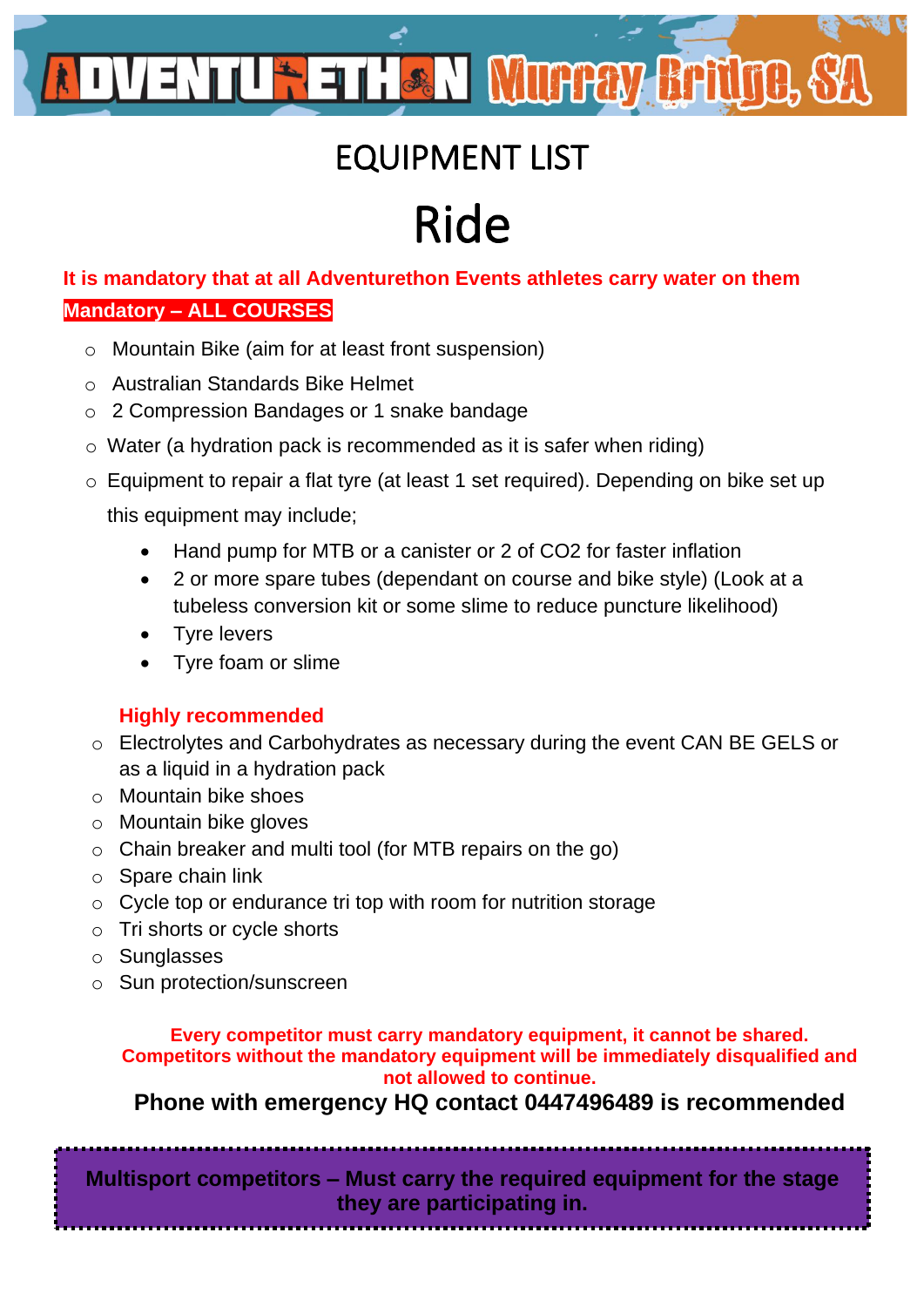

# EQUIPMENT LIST Paddle

### **Mandatory ALL COURSES**

- o Kayak, surf ski, canoe, SUP, Outrigger– any type of rudder will be fine (underslung or trailing rudder)
- o Paddle
- o Personal flotation device (PFD). **Must be L50 or Type 2 (or above)***– INFLATABLE PFDs ARE NOT ACCEPTABLE. A Small range is available for purchase at Race HQ*
- o Water/Hydration

### **Highly recommended**

- o May need warm clothing (have it packed) in case it's cold
- o Handy to have spare string and cable ties just in case you need running repairs
- o Sunglasses, sun protection and sunscreen
- o High visibility clothing
- o Phone in waterproof case

**Every competitor must carry mandatory equipment, it cannot be shared. Competitors without the mandatory equipment will be immediately disqualified and not allowed to continue.**

## **Phone with emergency HQ contact 0447496489 is recommended**

**Multisport competitors – Must carry the required equipment for the stage they are participating in.**